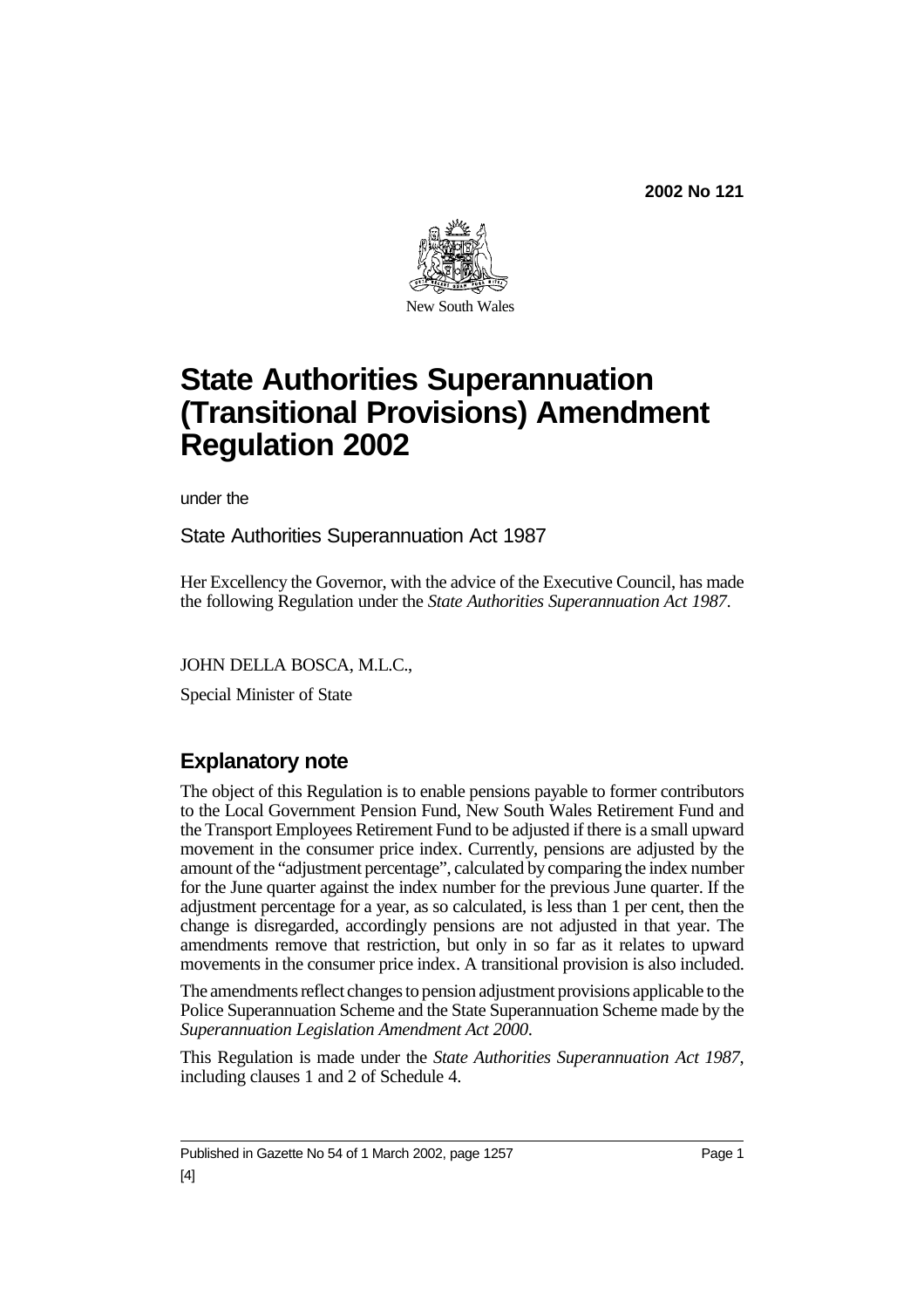#### **2002 No 121**

Clause 1 State Authorities Superannuation (Transitional Provisions) Amendment Regulation 2002

### **State Authorities Superannuation (Transitional Provisions) Amendment Regulation 2002**

#### **1 Name of Regulation**

This Regulation is the *State Authorities Superannuation (Transitional Provisions) Amendment Regulation 2002*.

#### **2 Amendment of State Authorities Superannuation (Transitional Provisions) Regulation 1988**

The *State Authorities Superannuation (Transitional Provisions) Regulation 1988* is amended as set out in Schedule 1.